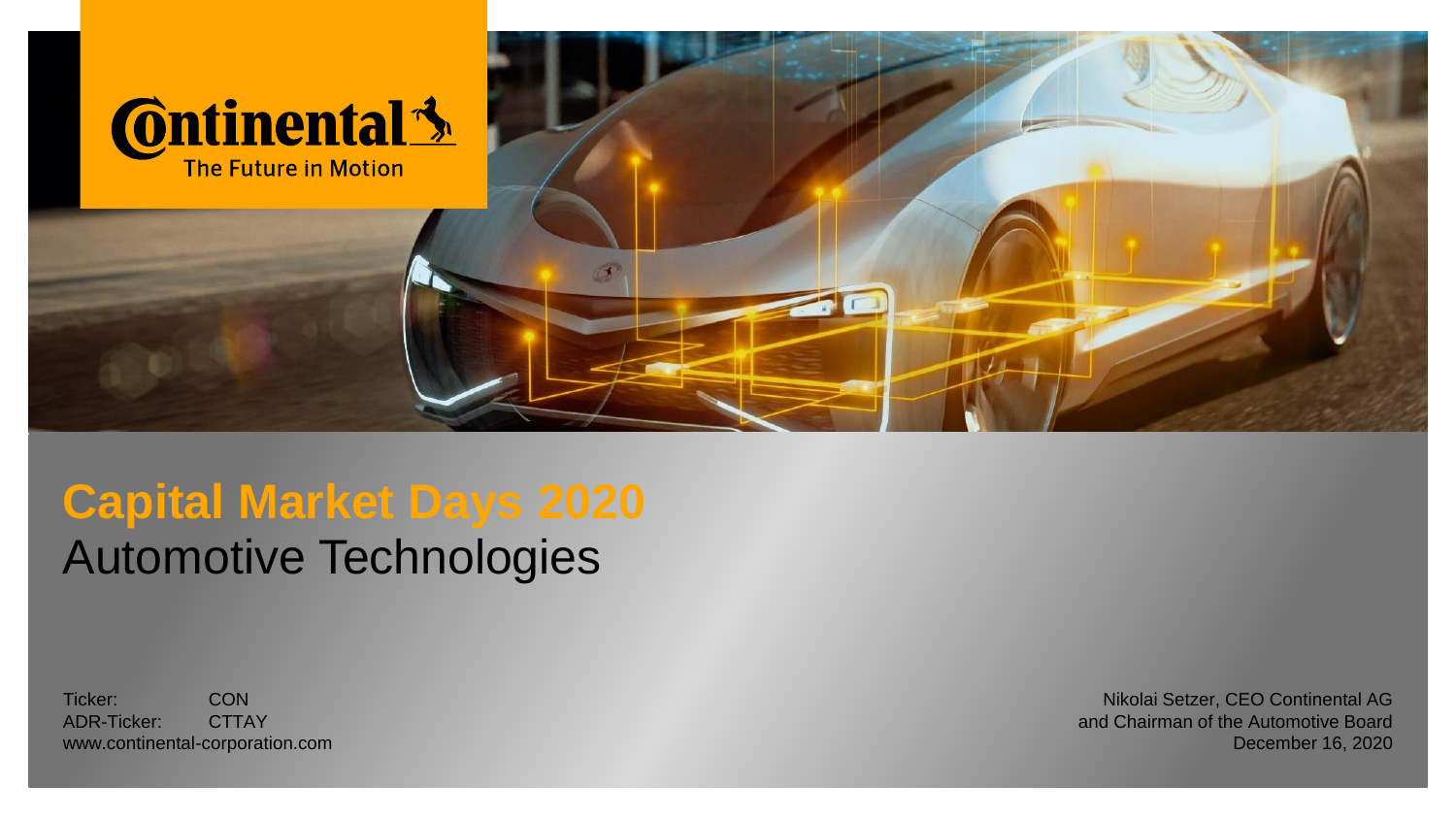## **Transformation of the Automotive Industry** Six Dominating Trends Will Define the Future of Mobility

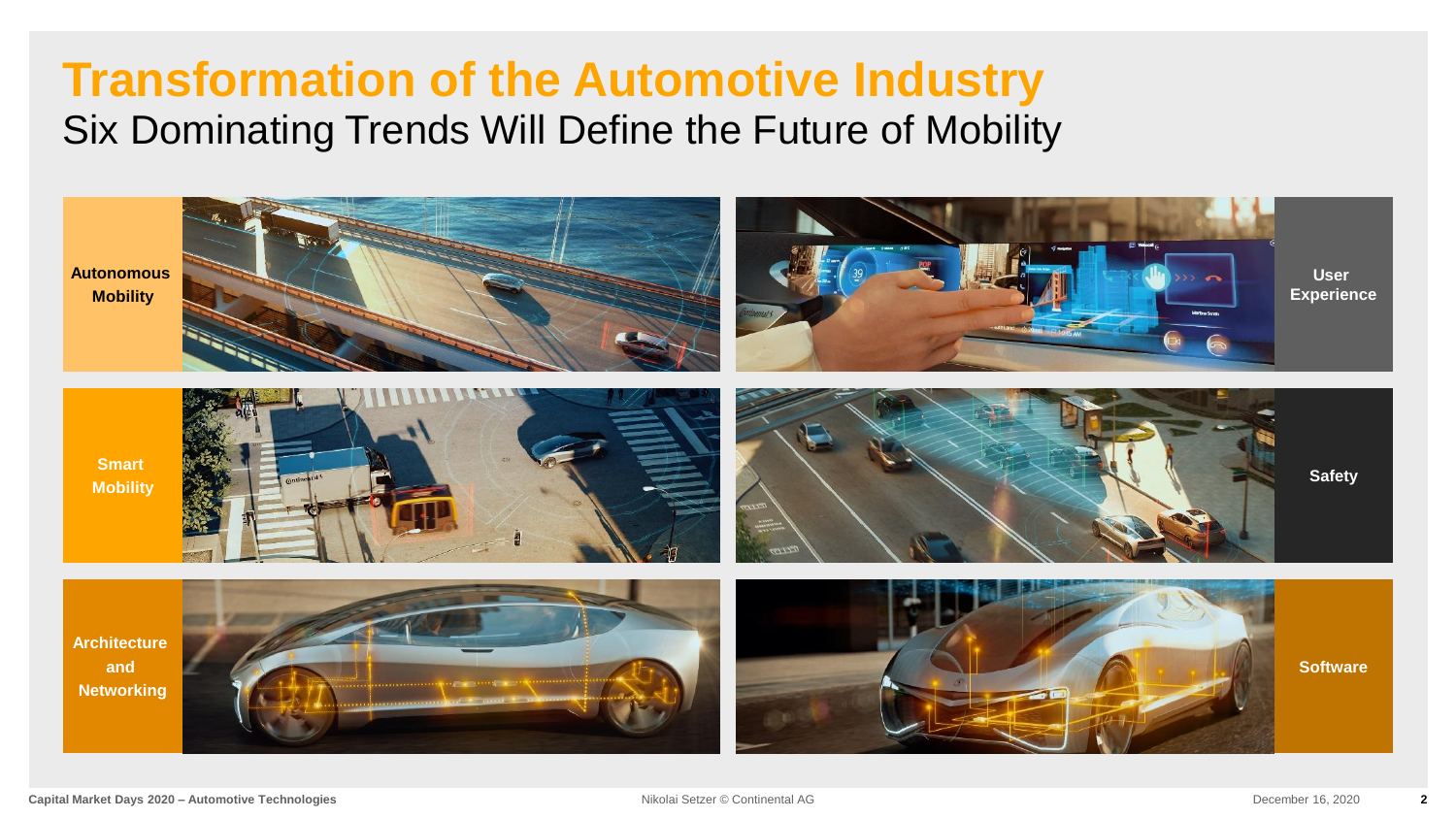# **Transformation of the Automotive Industry** Expanding Value Creation Opportunities in All Trends

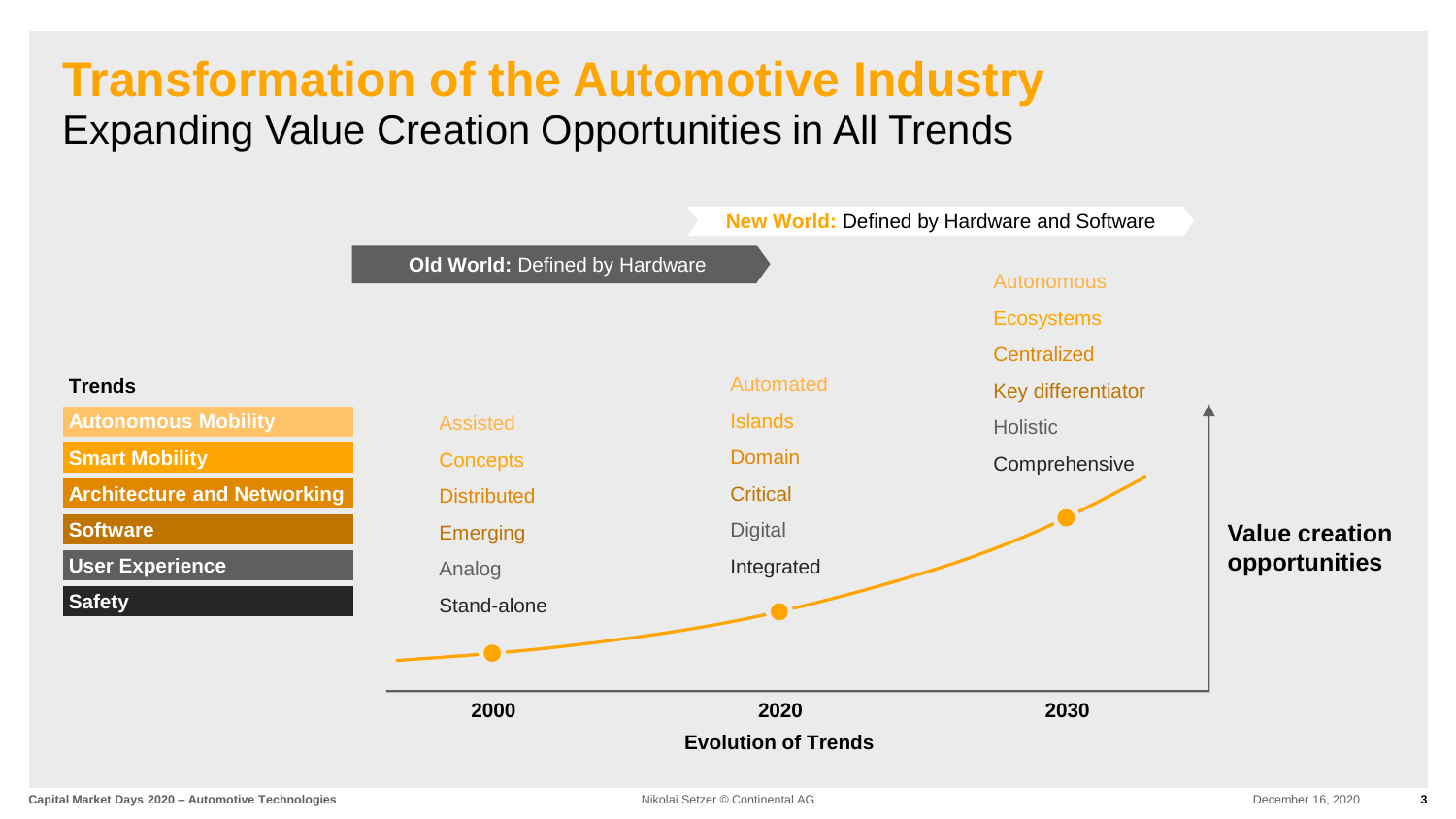### **Transformation into Automotive Technologies** New Organization Built Upon Strong and Established Pillars

### **Automotive Technologies**

**Employees<sup>1</sup> : ~ 47,000 Sales<sup>1</sup> : ~ €7.5 bn**

### **Autonomous Mobility and Safety**

- **Sensors**
- **Hydraulic Brake Systems**
- **Electronic Brake Systems**
- **Restraint Systems**
- AD and Safety & Motion HPC
- **Cameras**
- **Radar**
- **LiDAR**

**Longstanding technology leadership**

**Employees<sup>1</sup> : ~ 48,000 Sales<sup>1</sup> : ~ €7.8 bn**

### **Vehicle Networking and Information**

- Connectivity & V2X
- Body and Cockpit HPCs
- › Access Solutions
- **Display & Projection Solutions**
- Body & Network Controls
- Cabin sensing
- Tachographs, Fleet Management & Services
- › OES & Aftermarket

<sup>1</sup> Expectation for 2020E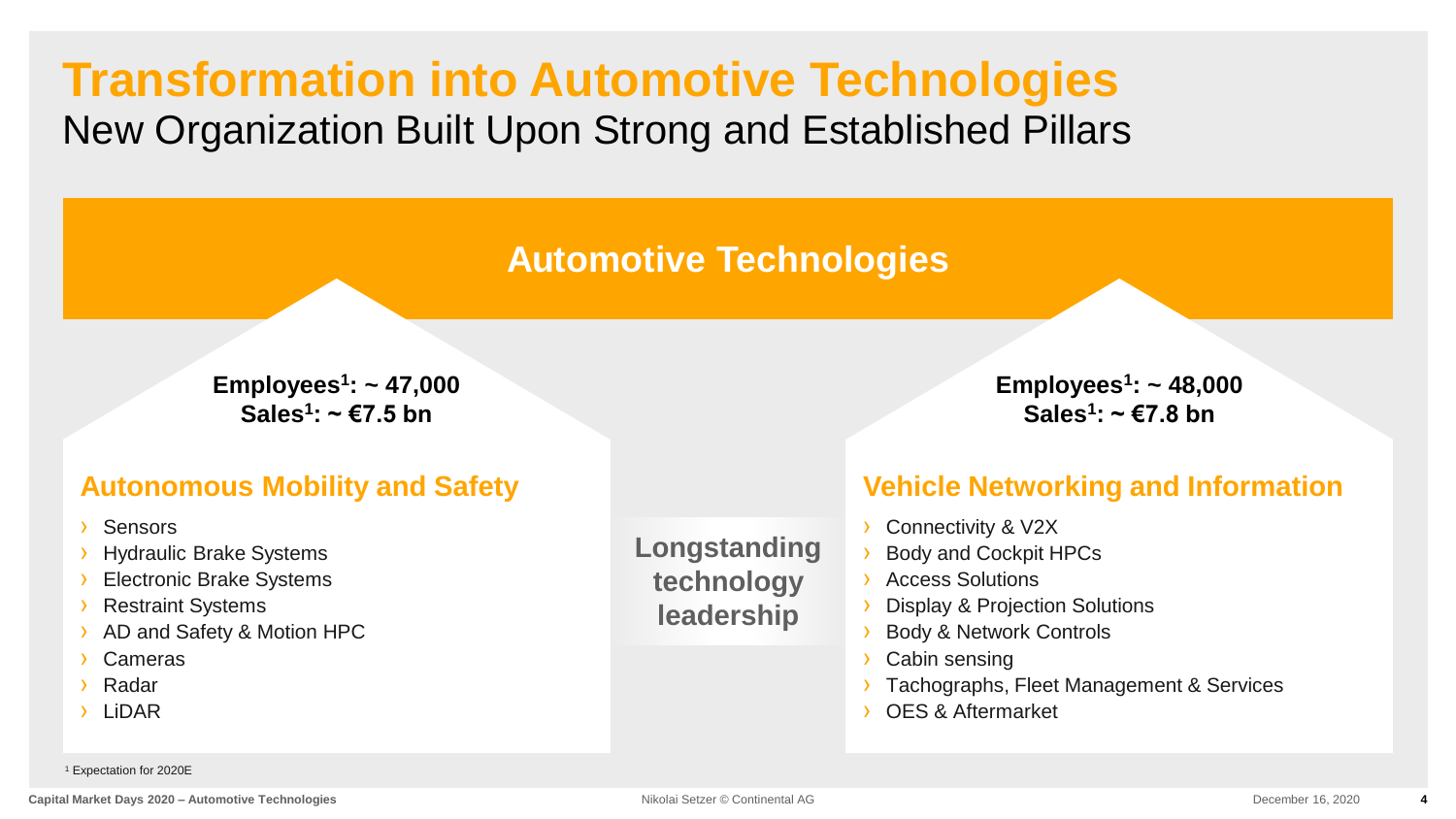## **Transformation into Automotive Technologies** Realigning Our Activities into Action Fields to Better Serve Trends

**Safe. Connected. Convenient.** We Drive the Future of Mobility.

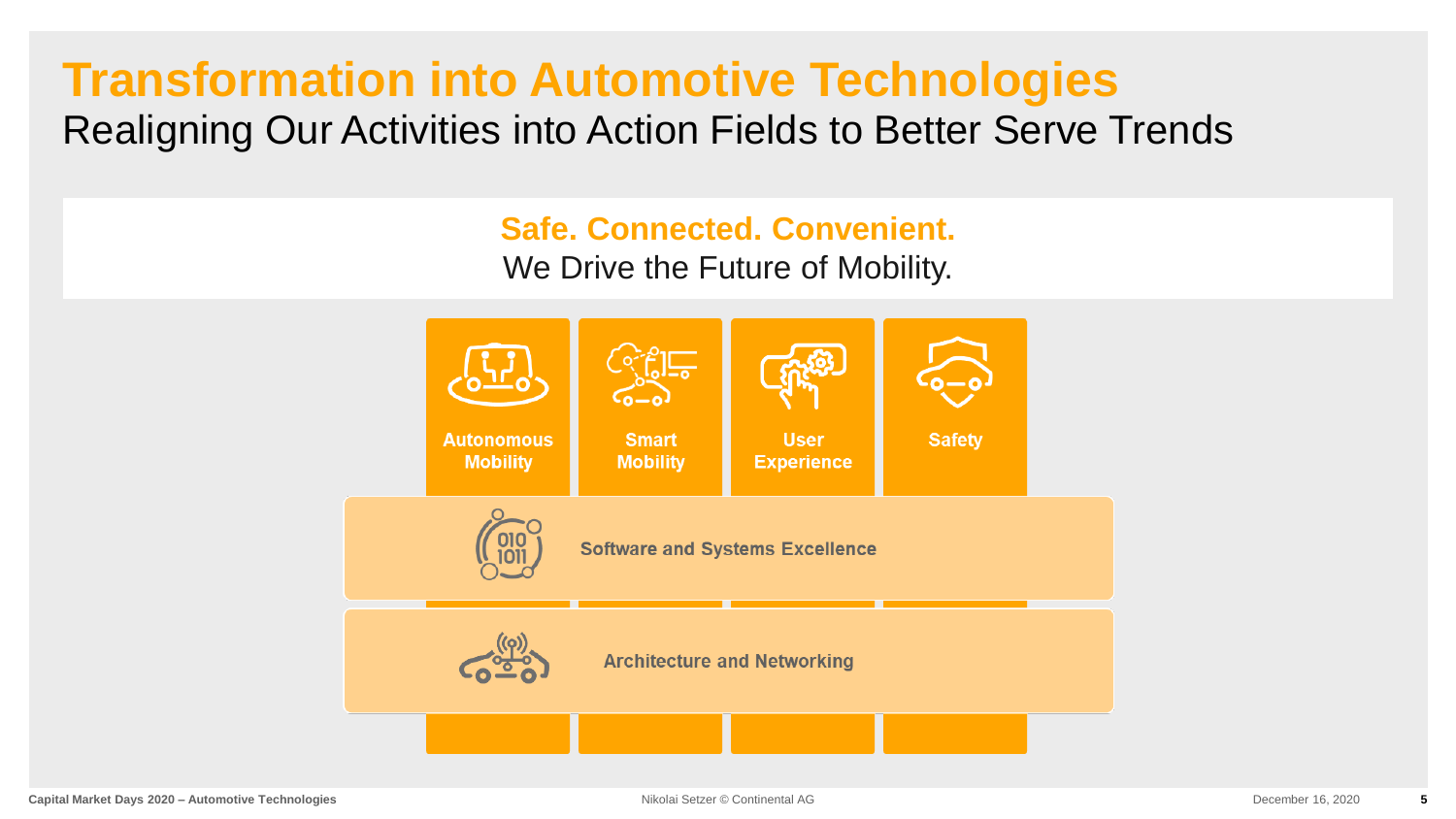# **Transformation into Automotive Technologies** Realignment Leverages Synergies Across Multiple Dimensions

#### **Project management**

Managing **highest complexity** across action fields and parties

#### **Horizontal integration**

- › Combining **functions across domains**
- **Standardized** hardware and software platforms to realize **better economies of scale and scope**

#### **Vertical integration**

Capable of providing **fully functional system stacks**

- **Cloud**
- › Functions/services/apps
- Middleware/OS
- **Basic software**
- **Hardware**



### **Scalability across OEs and platforms**

- › Most competitive **cost position**, fastest **time to marke**t and attractive **value proposition**
- › Unique portfolio **breadth and depth**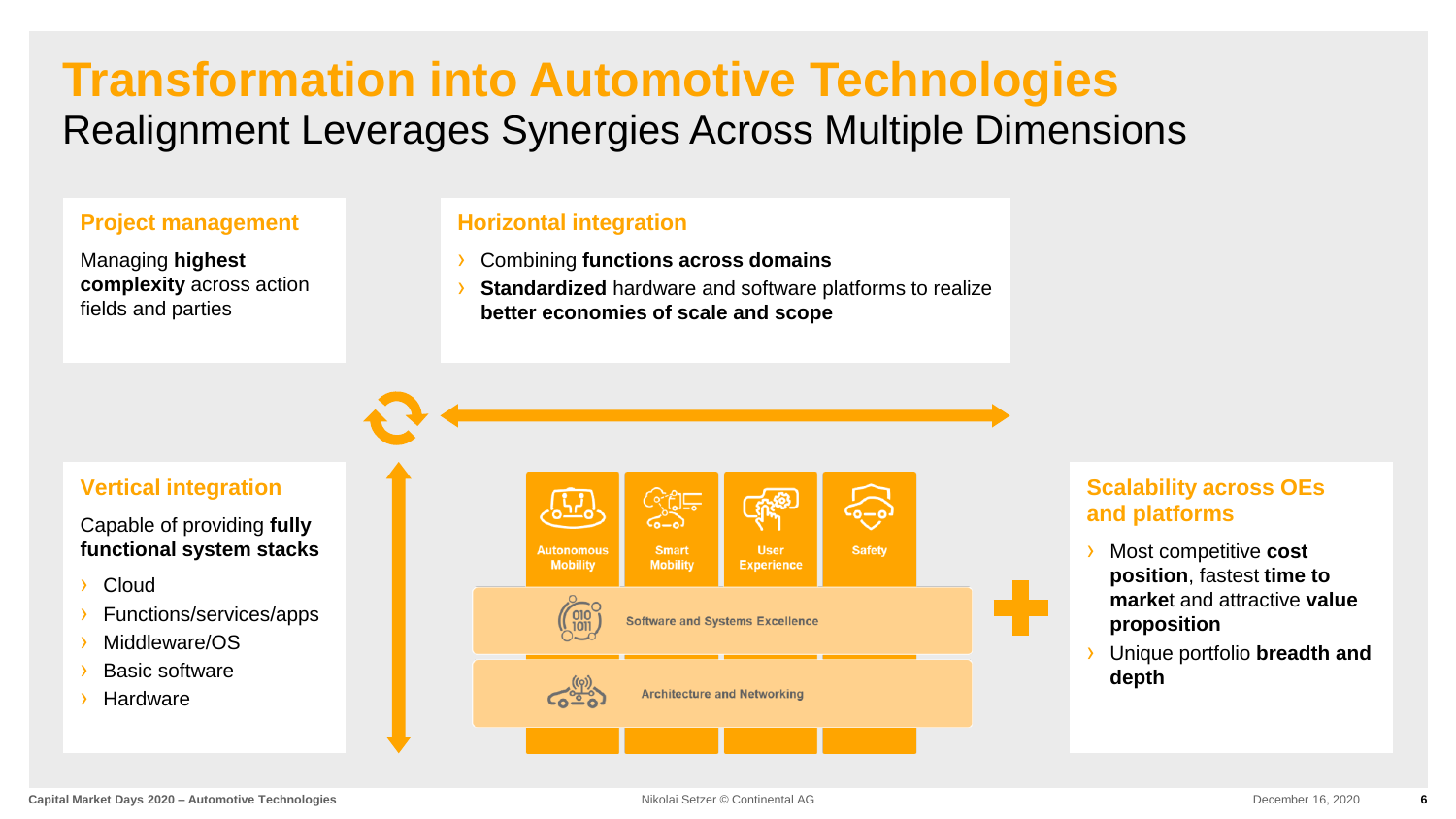# **Differentiate Our Portfolio**

### Action Fields to be Managed as "Growth" or "Value"



### **Growth**

- **Fast-growing markets**
- Outperformance driven by technological innovation
- Focus: market position, growth and long-term profitability

#### **Value**

- Stable, mature markets
- › Profitable business
- Focus: profitability and cash conversion

<sup>1</sup> Mid-term organic sales growth above IHS LVP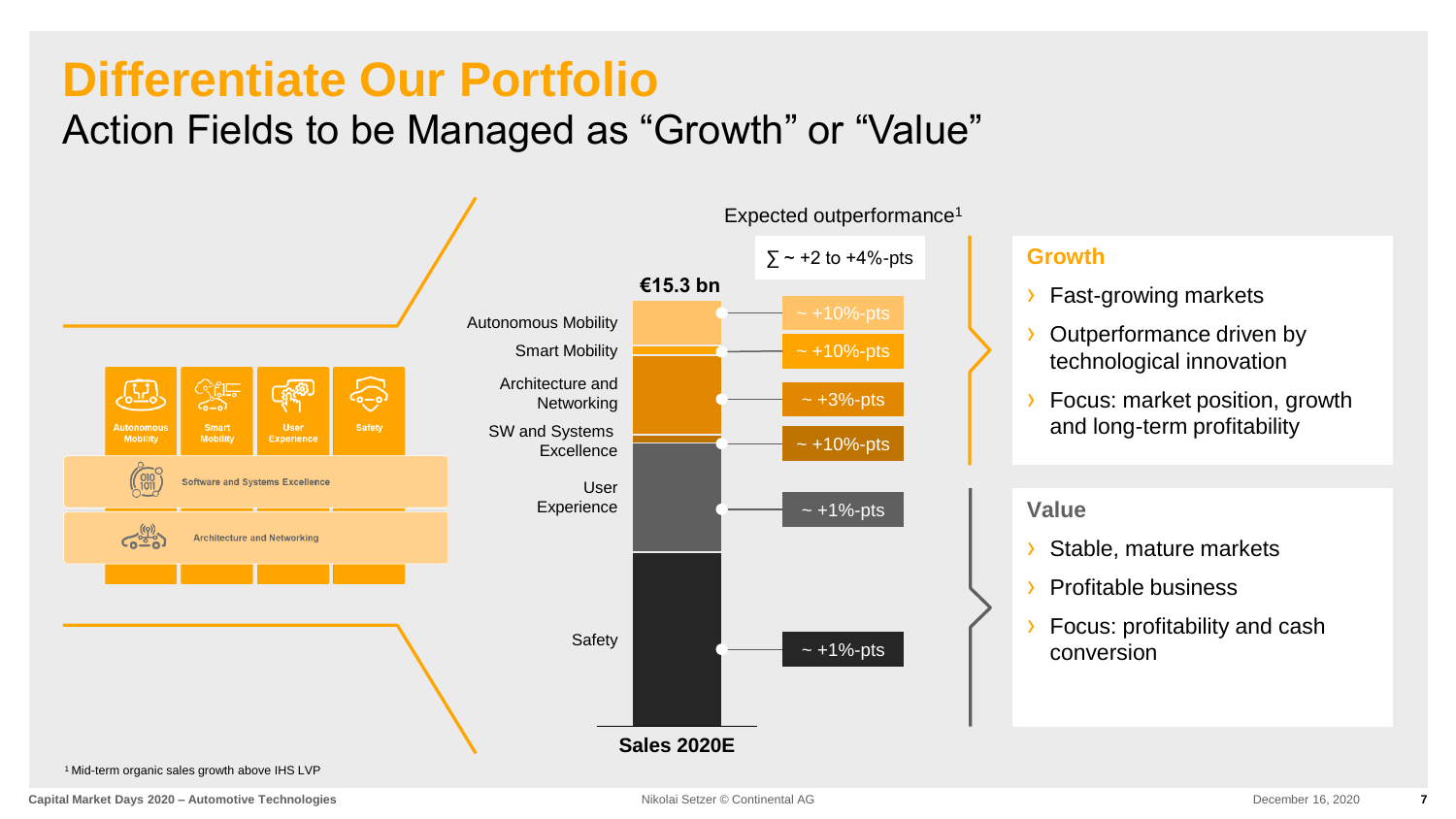# **Strengthen Operational Performance** Adjust Our Cost Structure to Deliver Targeted Cost Savings

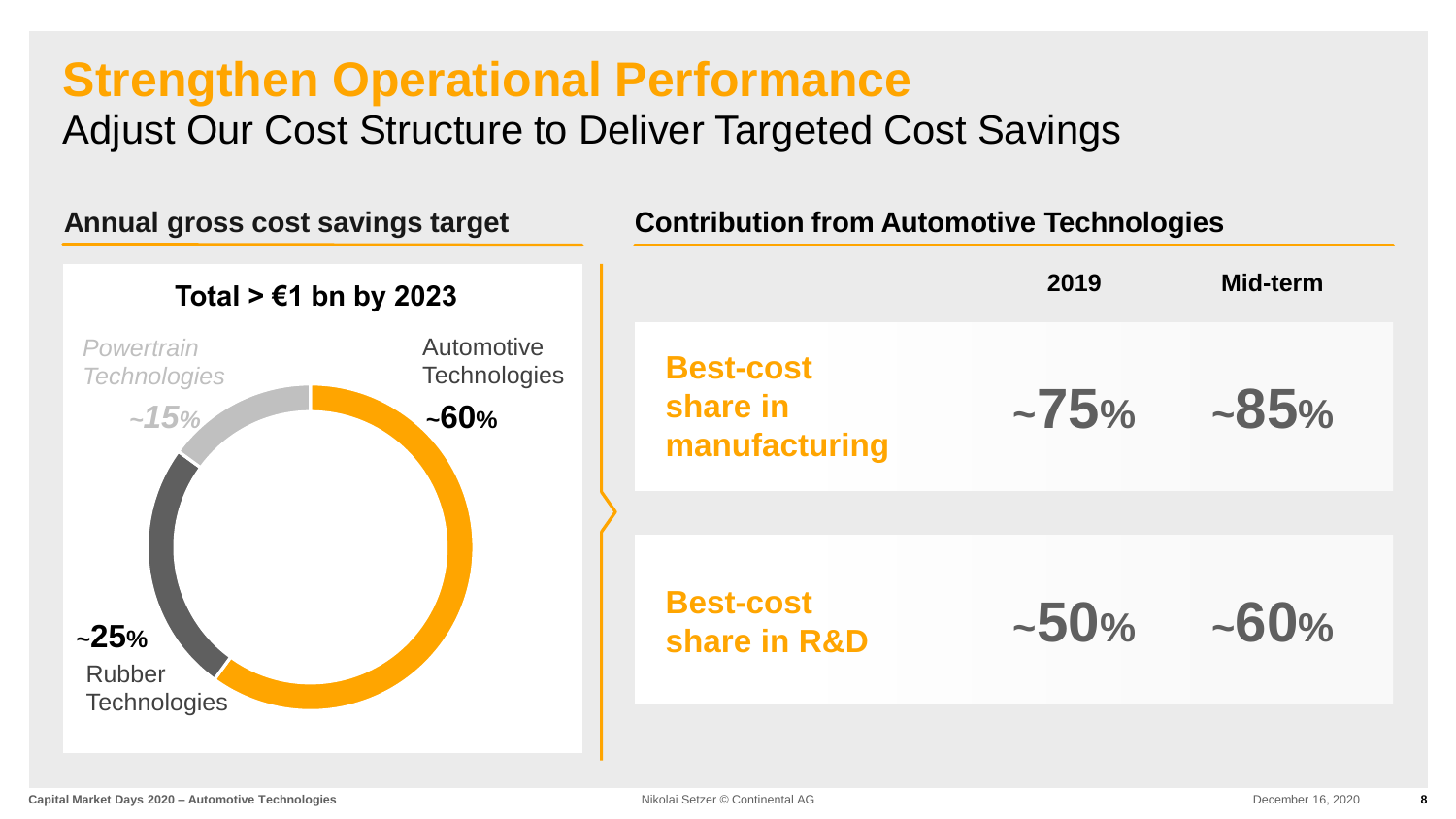# **Adjusted EBIT<sup>1</sup> Margin Bridge**

We Strive for an Adjusted EBIT<sup>1</sup> Margin of  $\sim 6\%$  to 8% in the Mid-term



<sup>1</sup>Before amortization of intangible assets from purchase price allocation, changes in the scope of consolidation, and special effects.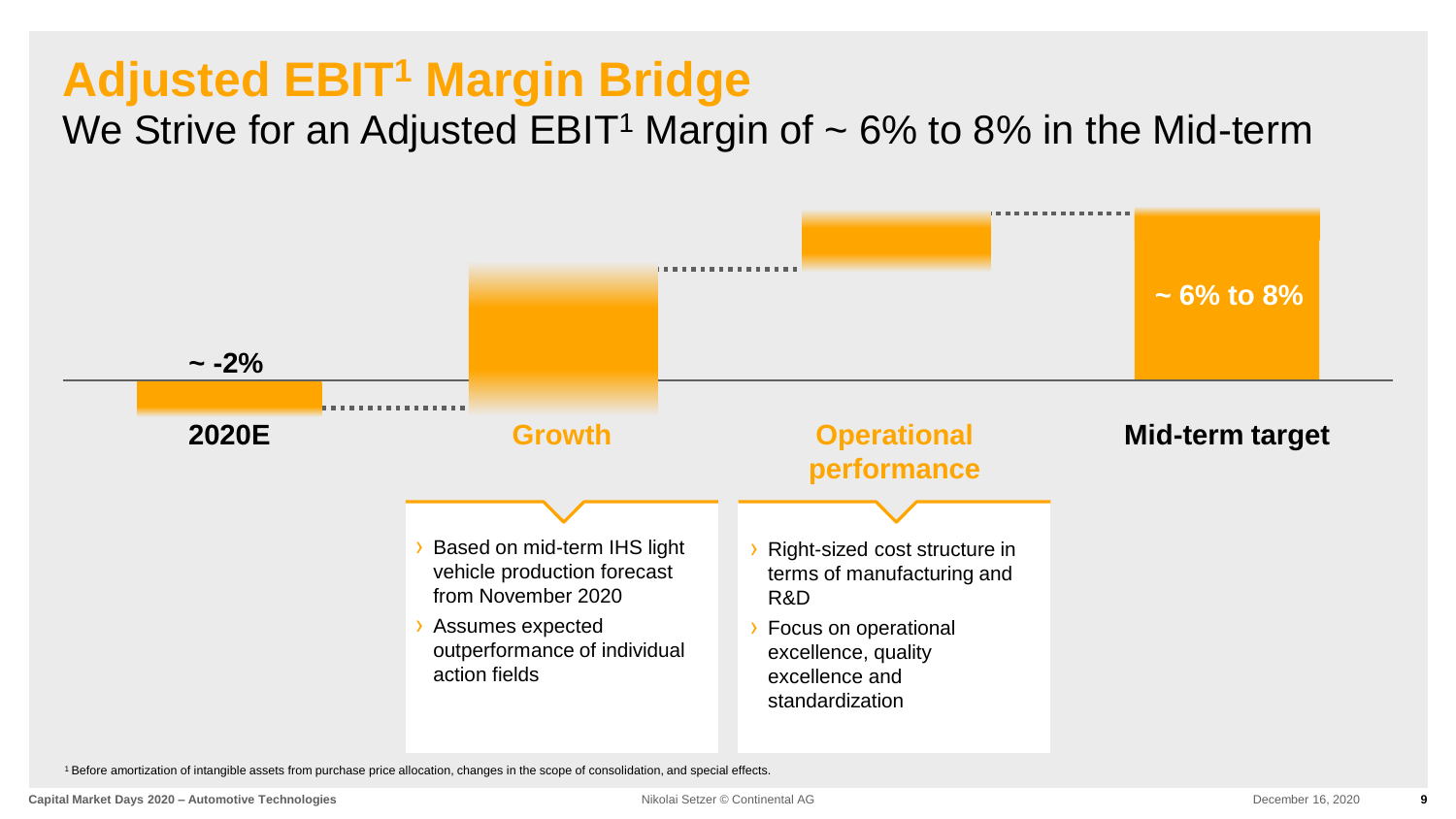# **Summary** Emerge as a Winner of the Automotive Transformation



### **One of the most comprehensive, future-oriented portfolios**

### **Synergy realization through integration of action fields**

### **Clear differentiation between growth and value**

**Emphasis on operational performance to deliver targeted cost savings**

**Mid-term targets: market outperformance** of **~ +2 to +4%-pts** and **adjusted EBIT margin** of **~ 6% to 8%**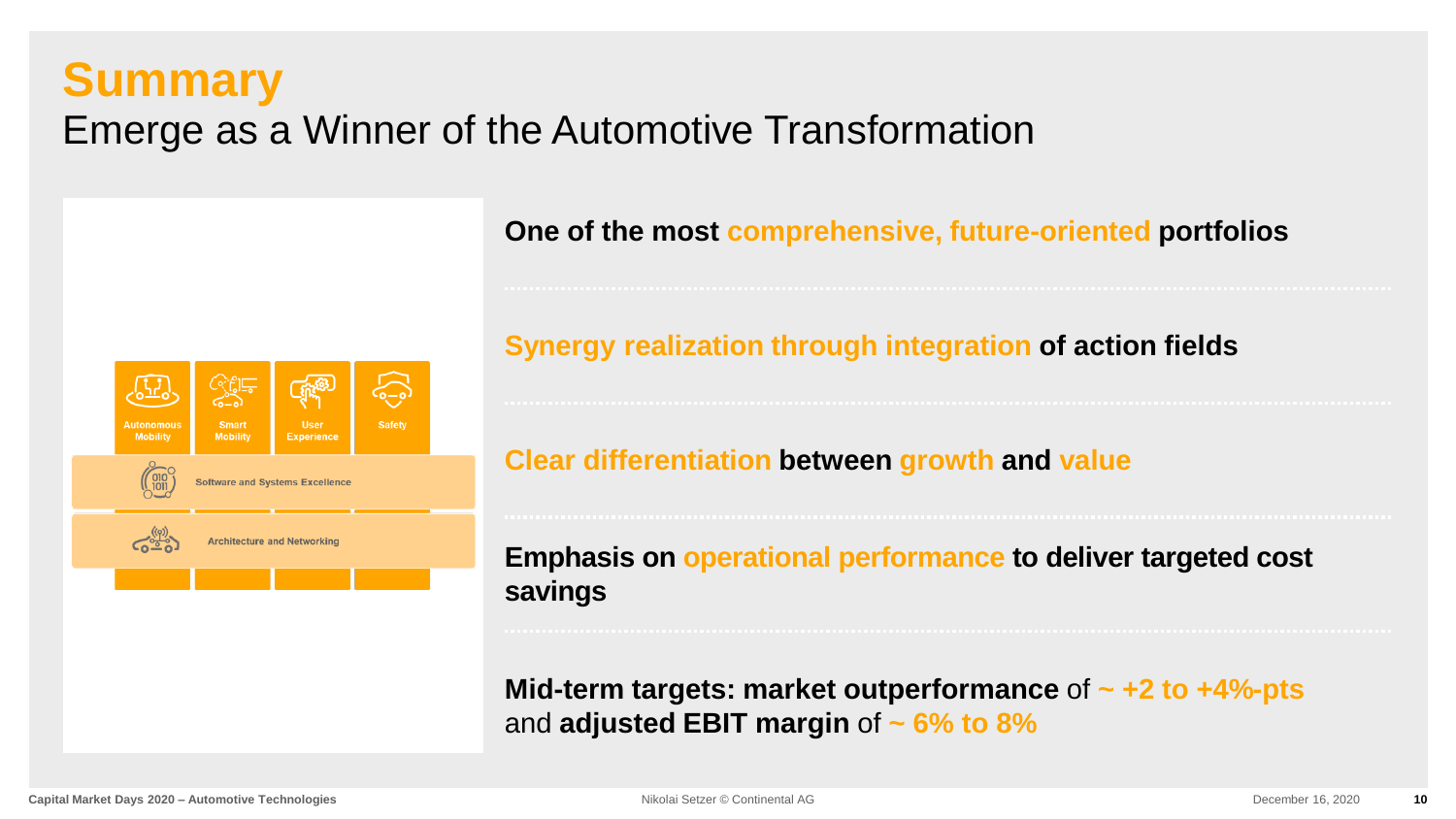# **Disclaimer**

- › This presentation has been prepared by Continental Aktiengesellschaft solely in connection for the Capital Market Days in December 2020, and the subsequent analyst and investor meetings. It has not been independently verified. It does not constitute an offer, invitation or recommendation to purchase or subscribe for any shares or other securities issued or to be issued by Continental AG or any subsidiary and neither shall any part of it form the basis of, or be relied upon in connection with, any contract or commitment concerning the purchase or sale of such shares or other securities whatsoever.
- › Neither Continental Aktiengesellschaft nor any of its affiliates, advisors or representatives shall have any liability whatsoever (in negligence or otherwise) for any loss that may arise from any use of this presentation or its contents or otherwise arising in connection with this presentation.
- › This presentation includes assumptions, estimates, forecasts and other forward-looking statements, including statements about our beliefs and expectations regarding future developments as well as their effect on the results of Continental. These statements are based on plans, estimates and projections as they are currently available to the management of Continental. Therefore, these statements speak only as of the date they are made, and we undertake no obligation to update publicly any of them in light of new information or future events. Furthermore, although the management is of the opinion that these statements, and their underlying beliefs and expectations, are realistic as of the date they are made, no assurance can be given that the expected developments and effects will actually occur. Many factors may cause the actual development to be materially different from the expectations expressed here. Such factors include, for example and without limitation, changes in general economic and business conditions, fluctuations in currency exchange rates or interest rates, the introduction of competing products, the lack of acceptance for new products or services and changes in business strategy.
- › All statements with regard to markets or market position(s) of Continental or any of its competitors are estimates of Continental based on data available to Continental. Such data are neither comprehensive nor independently verified. Consequently, the data used are not adequate for and the statements based on such data are not meant to be an accurate or proper definition of regional and/or product markets or market shares of Continental and any of the participants in any market.